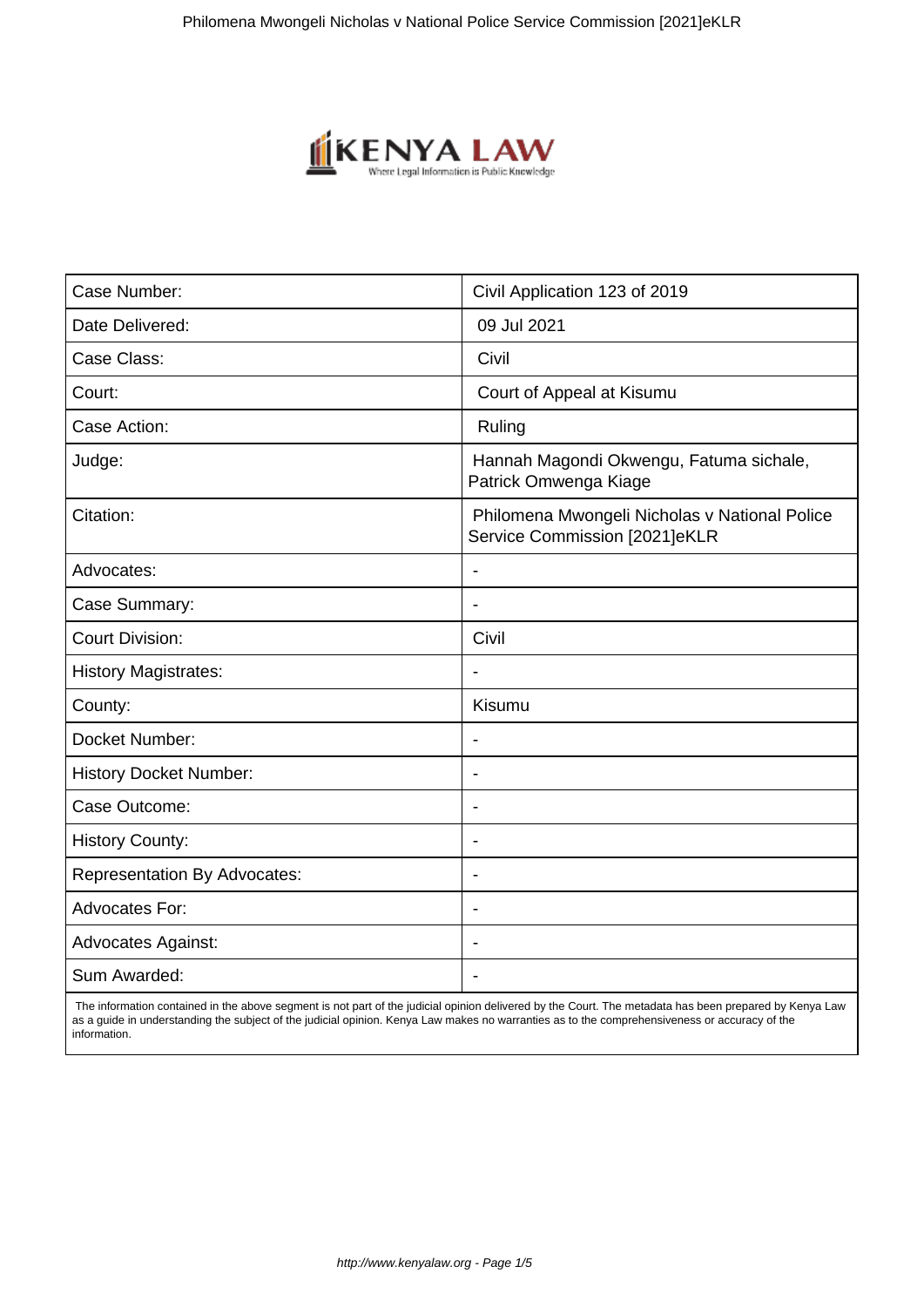#### **IN THE COURT OF APPEAL**

## **AT KISUMU**

## **(CORAM: OKWENGU, KIAGE, SICHALE, JJ.A)**

#### **CIVIL APPLICATION NO. 123 OF 2019**

#### **BETWEEN**

### **PHILOMENA MWONGELI NICHOLAS............APPELLANT/APPLICANT**

#### **AND**

#### **NATIONAL POLICE SERVICE COMMISSION..............................RESPONDENT**

**(***In the Matter of the Reference on the Ruling dated 3rd April 2020 on the Single Judge's Ruling dated 3rd April 2020*

*(Justice Asike-Makhandia, JA in the Application dated 4th October 2019*

#### **RULING OF THE COURT**

This is a ruling on a Reference to the full Bench of the Ruling of **Asike-Makhandia, JA**. dated **3 rd April 2020** dismissing an application by **Philomena Mwongeli Nicholas** (referred to hereinafter as the Applicant) for extension of time in which to file and serve the record of Appeal from the decision of the Employment <sub>th</sub> and I

## **March 2019**.

The Reference is made under **Rule 55 (1)** of the **Court of Appeal Rules** (the Rules). The applicant's action leading to the motion before us was commenced by a letter dated  $6<sup>th</sup>$  April 2020 wherein, the applicant wrote to the Registrar expressing dissatisfaction with the decision of a single judge (**Asike-Makhandia,JA**) and seeking that the application be placed before a full bench for hearing and determination.

The grounds upon which the applicant sought extension of time were mainly that: firstly, the delay was on account of her facing financial difficulties and secondly, that there had been an earlier application dated **14th June, 2019** and filed on **27th June 2019** which was however withdrawn on **23rd September 2019** when her Counsel noticed that it was fatally defective.

In response, the Respondent filed Grounds of Opposition dated  $2^{nd}$  December 2019 in which they opposed the application on the grounds that it was an abuse of the Court process since a similar application (Civil Application No. 67 of 2019) was withdrawn on **23rd September 2019** and that there was no justification for the delay in filing the record of Appeal. **Makhandia, JA** considered the single judge application and came to the conclusion that:

**"…***the delay was approximately 90 days. The law does not set out any minimum or maximum period of delay. All it states is that any delay should be explained hence a plausible and satisfactory explanation for the delay is the key that unlocks the Court's flow of discretionary favour…the Applicant stated that the delay was occasioned by financial constraints; I am inclined to reject*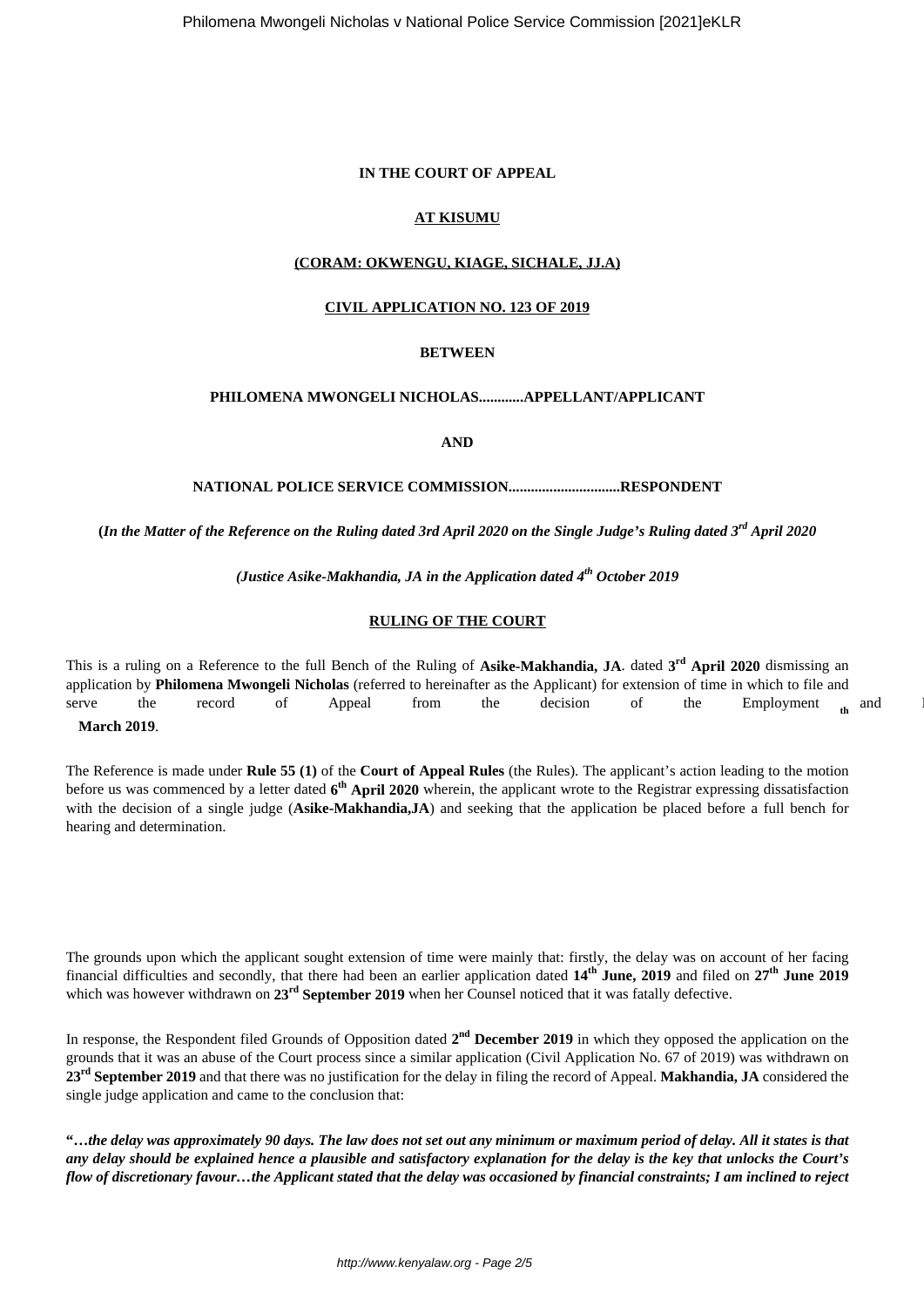*this explanation for the simple reason that it is not sufficient. In doing so, I am guided by this Court's decision in the case of Joseph Maina Njoroge & 2 others v Paul Chege Muhahi [2007] eKLR…*

*I therefore find that the Applicant's impecuniosity cannot be reason enough for me to exercise my discretion in her favour. The Applicant should have invoked Rule 115 (1) of this Court's Rules which allows a party who has demonstrated lack of means to pay the required fees to lodge the appeal without payment of the requisite fees. Given the foregoing, I have come to the inevitable conclusion that the reason for the delay has not been sufficiently explained and the application must therefore fail. The Application is dismissed with costs to the Respondent."*

The Motion came up for hearing before us on 2<sup>nd</sup> March, 2021. The Applicant's counsel submitted that the intended impugned judgment was delivered on **7 th March 2019** and the Notice of Appeal was lodged on the **19th March 2019**; that certified copies of the judgment and proceedings were obtained on **1 st April 2019**; that due to financial hardship, on **20th June 2019**, the applicant lodged the application dated **14th June 2019,** seeking extension of time**.** However, this motion was withdrawn on **23rd September 2019** and that the current application, lodged on **7 th October 2019,** (approximately 3 months and 32 days later) was not inordinately late.

On the question of reason for the delay, the Applicant's Counsel submitted that the Applicant was facing financial hardship coupled with her having a seriously ailing mother who subsequently succumbed to the illness. Counsel submitted that more time was consumed by the pendency of the earlier application which was withdrawn after defects were noted. Counsel further submitted that the mistake of counsel should not be visited on parties and in support of that proposition, he made reference to the case of *Belinda Muras & 6 others v Amos Wainaina (1978) KLR* cited with approval in *Bank of Africa Kenya Limitec v Put Sarajevo General engineering CO. Ltd & 2 others [2018] eKLR* On the question of whether the appeal was merited, it was submitted on behalf of the applicant that, the Appeal was to challenge the applicant's dismissal from employment as the vetting process was not conducted in accordance with national values and principles, equality and freedom from discrimination and fair administrative action or fair trial. On the question of prejudice likely to be suffered by the respondent if extension was granted, it was submitted on behalf of the applicant that the respondent would not suffer any substantial prejudice that could not be adequately be compensated by costs while the applicant would suffer financial loss, loss of office, loss of social status and public humiliation if the application was not allowed as there will be no avenue to challenge the applicant's dismissal from employment.

In his submissions in opposition to the reference, the respondent's counsel contended that the applicant had failed to tender any justification for the more than 7 months' delay in filing her record of Appeal after the Employment & Labour Relations Court (ELRC) had supplied proceedings to aid in filing of the Record of Appeal. The respondent took issue with the argument by the applicant that her Counsel was still perusing the file in order to advise her and that no proper explanation for the delay had been provided. Reliance was placed on the case of **Aviation Cargo Support Limited v St. Mark Freight Services Limited [2014] eKLR** the gist of the finding therein being that:

*"The order to grant extension of time is discretionary and should be exercised judicially…for the latter to be granted the order, they must explain why there was inordinate delay".*

Further to that, it was submitted that the Applicant had filed a similar application being No. 67 of 2019 which application was withdrawn on the date of hearing and no reason was given for the withdrawal. Counsel concluded that the Applicant was not honest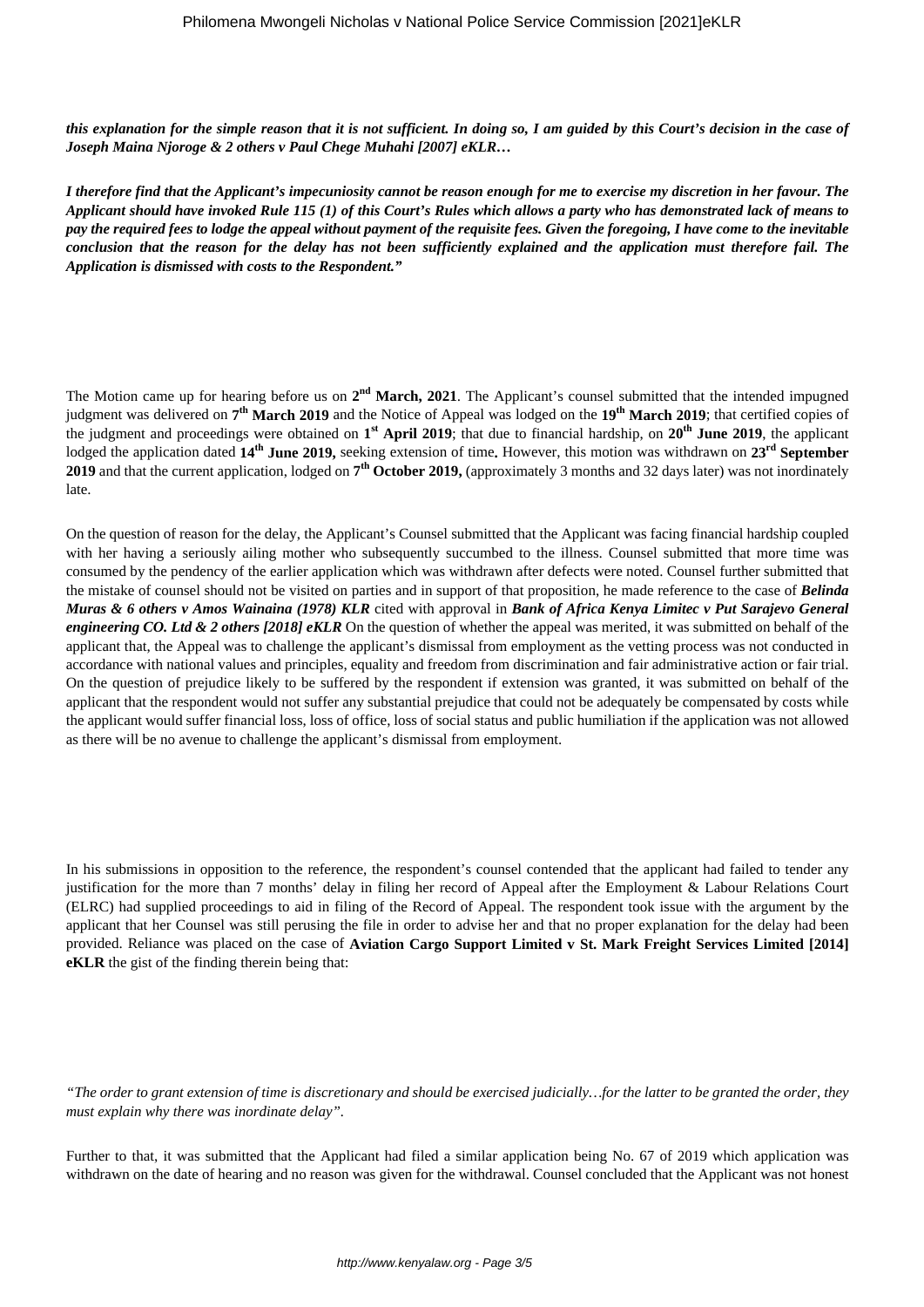and candid and that she was undeserving of the Court's discretion and urged the Court to hold that the inordinate delay of more than 2 months in filing the record of appeal was unsatisfactorily explained.

We have considered the applicant's submissions dated  $5^{th}$  November 2019 and the respondent submissions dated 9<sup>th</sup> November **2020**.

**By Rule 55 (1) (b) of this Court's Rules:**

**"**

**(1) Where under the proviso to section 5 of the Act, any person being dissatisfied with the decision of a single judge—**

**(b) in any civil matter wishes to have any order, direction or decision of a single judge varied, discharged or reversed by the Court**, **he may apply therefor informally to the judge at the time when the decision is given or by writing to the Registrar within seven days thereafter".**

As stated earlier, the applicant has made this reference as provided by Rule 55 (1) of this Court's Rules. However, the principles which guide the Court in exercise of discretion in an application for extension of time are well settled and need no repetition. The discretion though unfettered should be exercised judicially.

In considering whether or not the exercise of judicial discretion by the single Judge should be interfered with, the Court to which the Reference is made does not substitute its discretion for that of the judge who exercised the discretion in a certain way, but has to consider whether that discretion was exercised judicially.

In the case of *Fakir Mohammed vs. Joseph Mugambi & 2 Others [2005] eKLR* it was held that:

**"***The exercise of this Court's discretion under Rule 4 has followed a well-beaten path……... As it is unfettered, there is no limit to the number of factors the court would consider so long as they are relevant. The period of delay, the reason for the delay, (possible) the chances of the appeal succeeding if the application is granted, the degree of prejudice to the respondent if the application is granted, the effect of delay on public administration, the importance of compliance with time limits, the resources of the parties, whether the matter raises issues of public importance-are all relevant but not exhaustive factor."*

Similarly, in the decision of *Muringa Company Ltd vs. Archdiocese of Nairobi Registered Trustees, Civil Application No. 190 of 2019***,** as was cited in the case of *Omar Shurie vs. Marian Rashe Yafar [2020] eKLR*, in which it was stated that:

*"Some of the considerations, which are by no means exhaustive, in an application for extension of time include the length of the delay involved, the reason or reasons for the delay, the possible prejudice, if any, that each party stands to suffer, the conduct of the parties, the need to balance the interests of a party who has a decision in his or her favour against the interest of a party who has a constitutionally underpinned right of appeal, the need to protect a party's opportunity to fully agitate its dispute, against the need to ensure timely resolution of disputes; the public interest issues implicated in the appeal or intended appeal; and whether, prima facie, the intended appeal has chances of success or is a mere frivolity."*

In our view, the learned judge took into consideration the length of the delay, the reasons advanced for the delay and properly exercised his discretion in disallowing the application. In particular, the judge was of the view that: